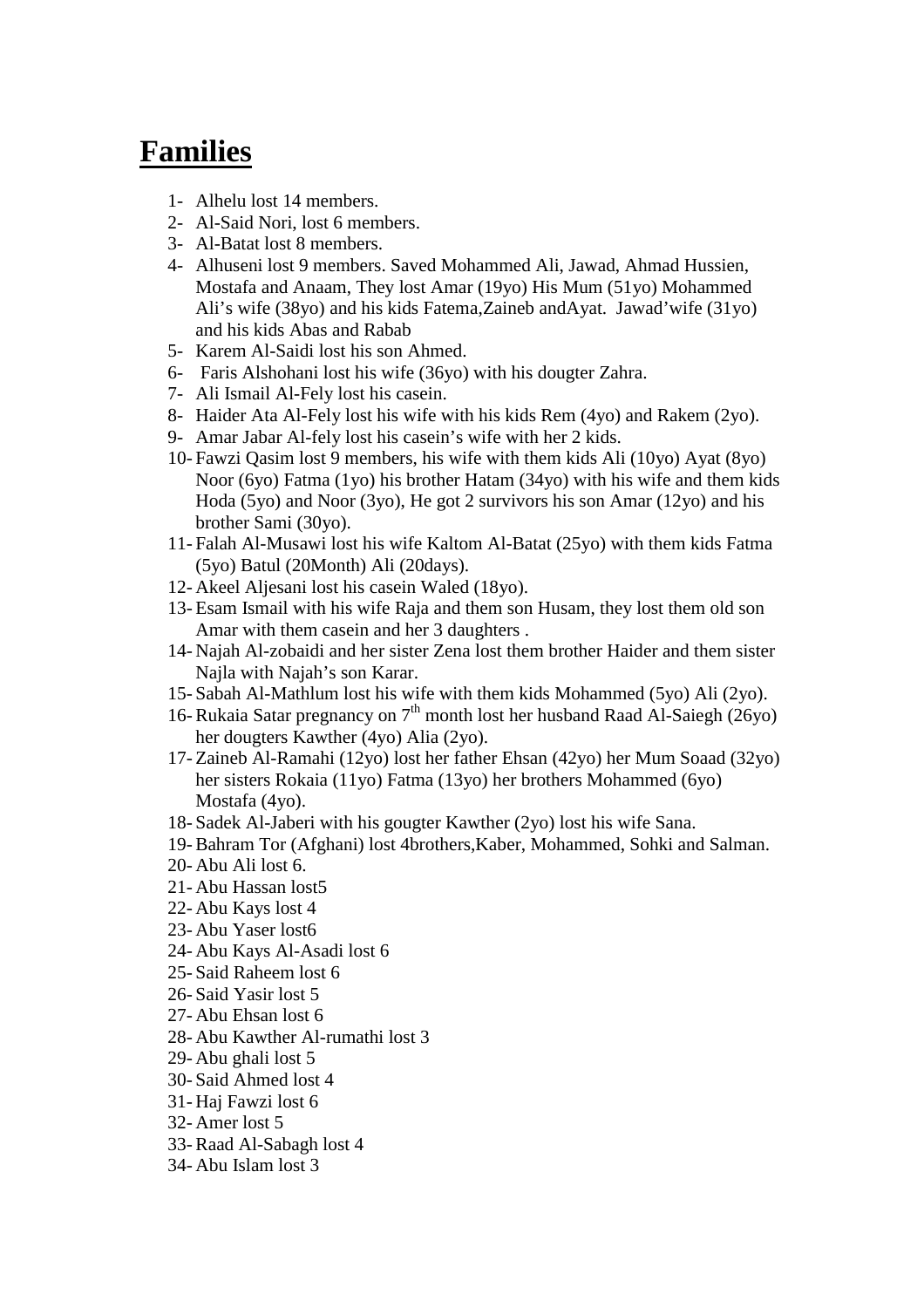35- Um Hazem lost 7 36- Um Donia lost 4 37- Iraqi Dr. lost 3 38- Abu Rukaya lost 4 39- Abd Jar Hasnawi lost 8 40- Abu Mohammed lost 3 41- Um Karar lost 3 42- Abu Sajad lost 6 43- Abu Ahmad lost 2 44- Abu Zaineb lost 5 45- Ibrahem Al-Shaikh lost 2 46- Abu Ali Alkuzi lost 4 47- Abu Sara lost 3 48- Dr.Kamal lost 7 49- Said falah lost4 50- Said Abu Yasir lost 4 51- Sadek Jabar lost 5 52- Ahmad Kadhem lost 4 53- Abu Abdu alla lost 2 54- Abu Fatma lost 4 55- Said Ahmad lost 4 56- Abu Ali Al-jaberi lost 4 57- Said Karem lost 4 58- Ali lost 3 59- Abu Ahmad Al-Hasnawi lost 8 60- Haider lost 3 61- Faris lost 2 62- Abu Amar lost 2 63- Said Hussien lost 4 64- Ibrahem lost 3 65- Abu Jasem lost 4 66- Said Jawad lost 3 67- Amar lost 2 68- Abu Tarek lost 7 69- Salah lost 6 70- Yaseen lost 4 71- Abu Zarar Al-Tememi lost 6 72- Um jafer lost 5 73- Um Alia lost 2 74- Abu Athra lost 4 75- Abu hur lost 4

## **Singles**

1-Ahmad Al-Hasnawi 2- Haider Daeir 3-Abu Haider 4-Ahmad Karim 5-Waled Al-janabi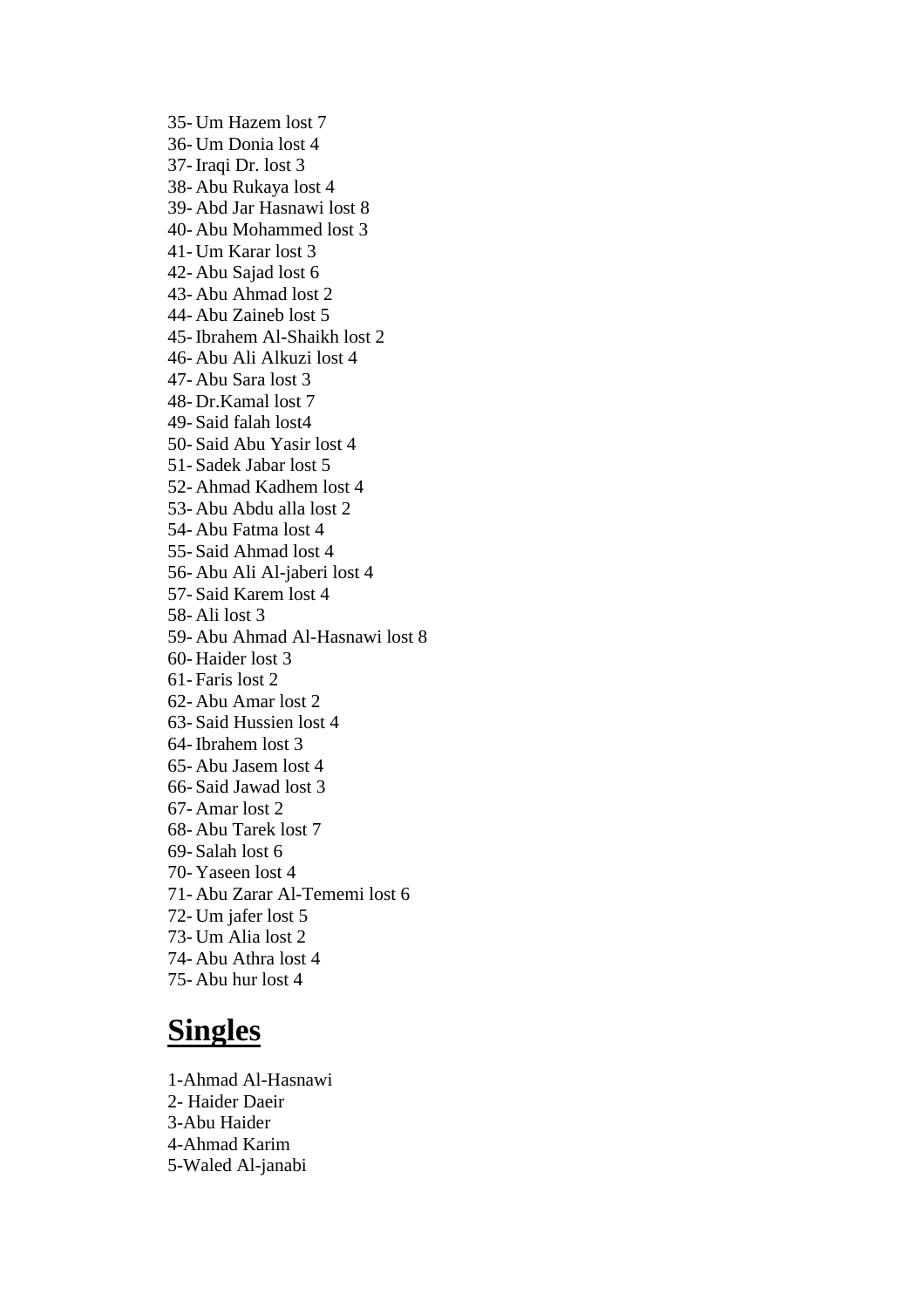6-Ahmad Al-Tememi 7-Said Sadek 8-Amar Esam Mohammed 9-Karar Shaker 10-Marwan Al-Ameri 11-Hussien Habeb 12-Ayub Abdul Karim 13-Yousif Abdu Hassan 14-Basim Blet 15-Hadi Abdualla Khdayr 16-Ali 17-Nasir Mohammed 18-Said Kasim 19-Haider Ali Kasim 20-Ali Daim 21-Karim 22-Maitham 23-Amen Abass Ali 24-Ali Sharefi 25-Amar Abdu Jabar 26-Mohammed Al-Waseti 27-Qasim Mohammed Kathem 28-Abdul Redha Chechan 29-Dawud Salim 30-Mohammed Aeash 31-Amar 32-Maki Haider Al-Hamdani 33-Amer Nesaif Naser 35-Ramen 36-Ali Sharef 37-Amar Sharef 38- Sarmed 39-Ahmad 40-Amer 41-Hawer 42-Said Reyadh 43-Said Sabah 44-Salah 45-Hassan 46-Majed 47-Ali 48-Hadi 49-Abdul Ratha 50-Qasim 51-Raad 52-Mohammed 53-Mahdi 54-Abu Abdulla 55-Thaher 56-Said Haider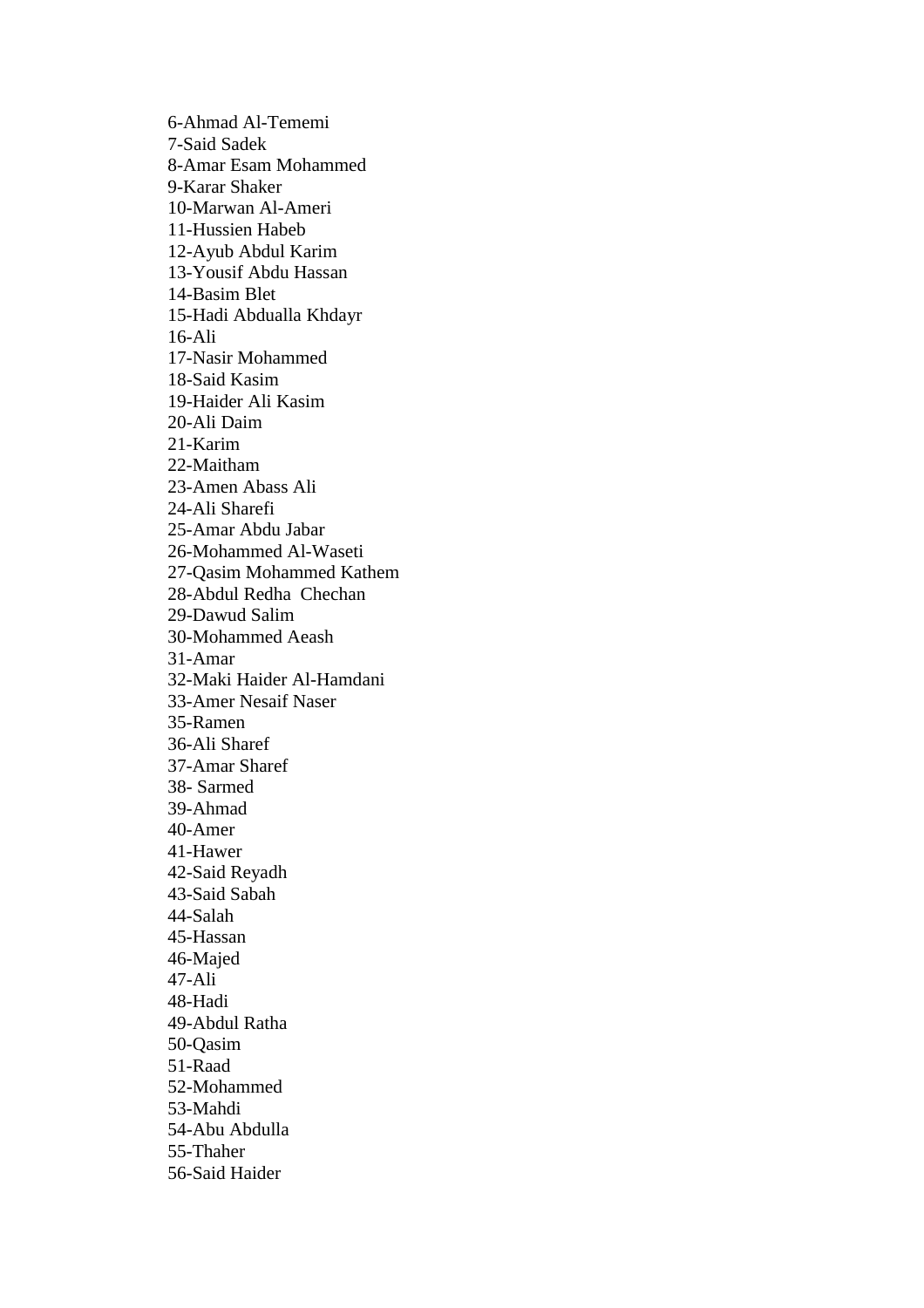57-Abaas 58-Mohammed 59-Modhafer 60-Emad 61-Nebel 62-Jaffer Kathem 63-Salah Dawud